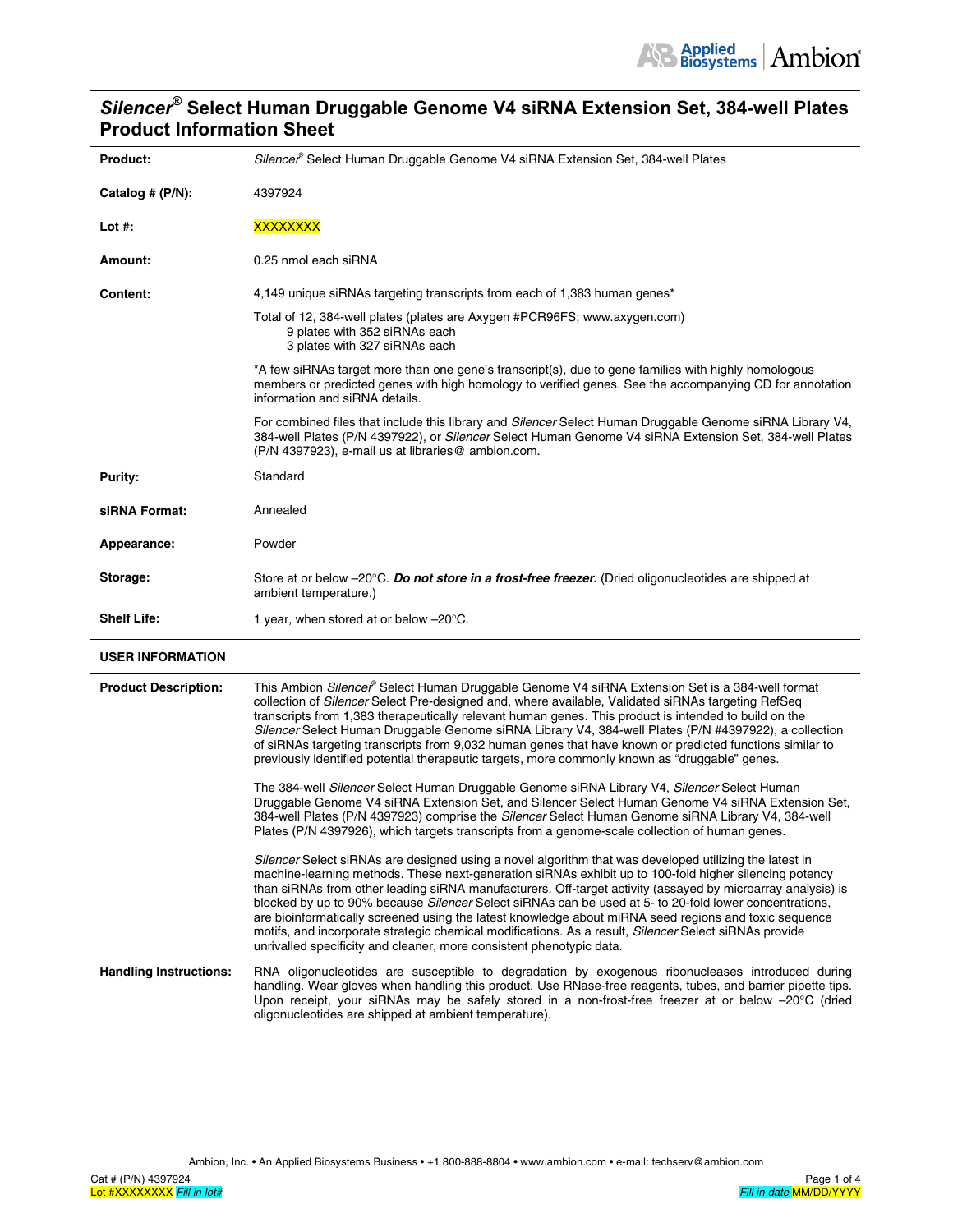Centrifuge each plate at low speed (maximum RCF 4,000  $X$  g) to collect the contents at the bottom of the wells before removing the seal.

#### *Important: Perform this process in a tissue culture hood.*

- 1. Remove seal carefully.
- 2. Add nuclease-free, sterile water, using a multichannel pipette and sterile tips, to achieve the desired concentration.\*
- 3. Gently pipet up and down 5 times to resuspend.
- 4. Centrifuge briefly to collect the liquid at the bottom of the wells, if necessary.
- 5. (Optional) Aliquot the siRNAs into one or more daughter plates, to limit the number of freeze-thaw cycles to which the siRNAs are subjected.
- 6. Place a new sterile seal (such as Axygen PCR-AS-200) on the plate before storing.
- 7. Store at –80°C until ready to use.
- \* An online calculator for suspension of dried oligonucleotides is available at www.ambion.com/techlib/append/oligo\_dilution.html

**Applications: Transfecting** *Silencer* **Select siRNAs Into Mammalian Cells** 

The efficiency with which mammalian cells are transfected with siRNA will vary according to cell type and the transfection agent used. This means that the optimal concentration used for transfections should be determined empirically. Since *Silencer* Select siRNAs exhibit superior silencing potency compared to other siRNAs, we suggest starting concentrations of 5- to 20-fold less than typically used for transfection of your experimental cell lines. We have found that *Silencer* Select siRNAs reduced mRNA levels >80% at final concentrations of 2–10 nM using lipid-mediated transfection in HeLa and U-2 OS human osteosarcoma cells.

**General Transfection Starting Points for Mammalian Cells<sup>a</sup>** 

| <b>Plate Format</b>                    | 384 wells            | 96 wells        | 24 wells          | 12 wells          |
|----------------------------------------|----------------------|-----------------|-------------------|-------------------|
| <b>Transfection Agent</b> <sup>o</sup> | $0.3 \mu L$          | $0.3 - 1.0$ µL  | 1–3 µL            | $2-4$ uL          |
| siRNA <sup>c</sup>                     | $0.35 - 0.5$ pmol    | $0.5$ pmol      | 2.5 pmol          | 5 pmol            |
| Cell Density <sup>"</sup>              | 4000-8000 cells/well | 6000 cells/well | 40,000 cells/well | 80,000 cells/well |
| <b>Final Volume per Well</b>           | 70-100 µL            | 100 µL          | $0.5$ mL          | $1.0 \text{ mL}$  |

*a* Appropriate for lipid-mediated transfection and easily transfected cell lines such as HeLa.

*b* Refer to the instructions provided with your transfection agent for the recommended volume.

*c* The siRNA amounts indicated result in a final siRNA concentration of 5 nM. The amount of siRNA required for maximal gene silencing will vary among cell types. For a 96-well plate, and a 100 µL final transfection volume, 0.5 pmol of a 1 µM siRNA solution is 0.5 µL. Robotic pipettors may require volumes of 2–5 µL for accurate pipetting. To increase pipetting volumes and accuracy when preparing transfection complexes, we recommend first preparing a plate with a dilution of your stock siRNA.

*d* Optimal cell density will vary among cell types, depending on cell size and growth characteristics. In general, 30–70% confluency

is recommended.

#### **Transfection Optimization**

Optimizing transfection efficiency is crucial for maximizing gene silencing while minimizing cytotoxicity. Optimal transfection efficiencies are achieved by identifying an effective transfection agent for each cell type and by adjusting (in order of importance):

- Amount of transfection agent
- Amount of siRNA
- Cell density at the time of transfection
- Order of transfection (pre-plating cells or plating cells/transfecting in tandem)
- Length of exposure of cells to transfection agent/siRNA complexes

Most protocols recommend maintaining mammalian cells in the medium used for transfection; this avoids diluting or removing the siRNAs from the cells by adding medium or washing the cells with new medium too soon after transfection. We have found that cells typically exhibit greater viability when existing medium is replaced by fresh medium 24 hours after transfection. Replacing medium after 24 hours generally does not change the activity of the transfected siRNAs.

Once the conditions for maximal gene silencing are determined, they should be kept constant from experiment to experiment for a given cell type. Include controls in all plates for each experiment to ensure consistency.

For additional information about siRNA transfection, including transfection conditions for many cell types and optimization protocols, see the siRNA Delivery Resource at: www.ambion.com/techlib/resources/delivery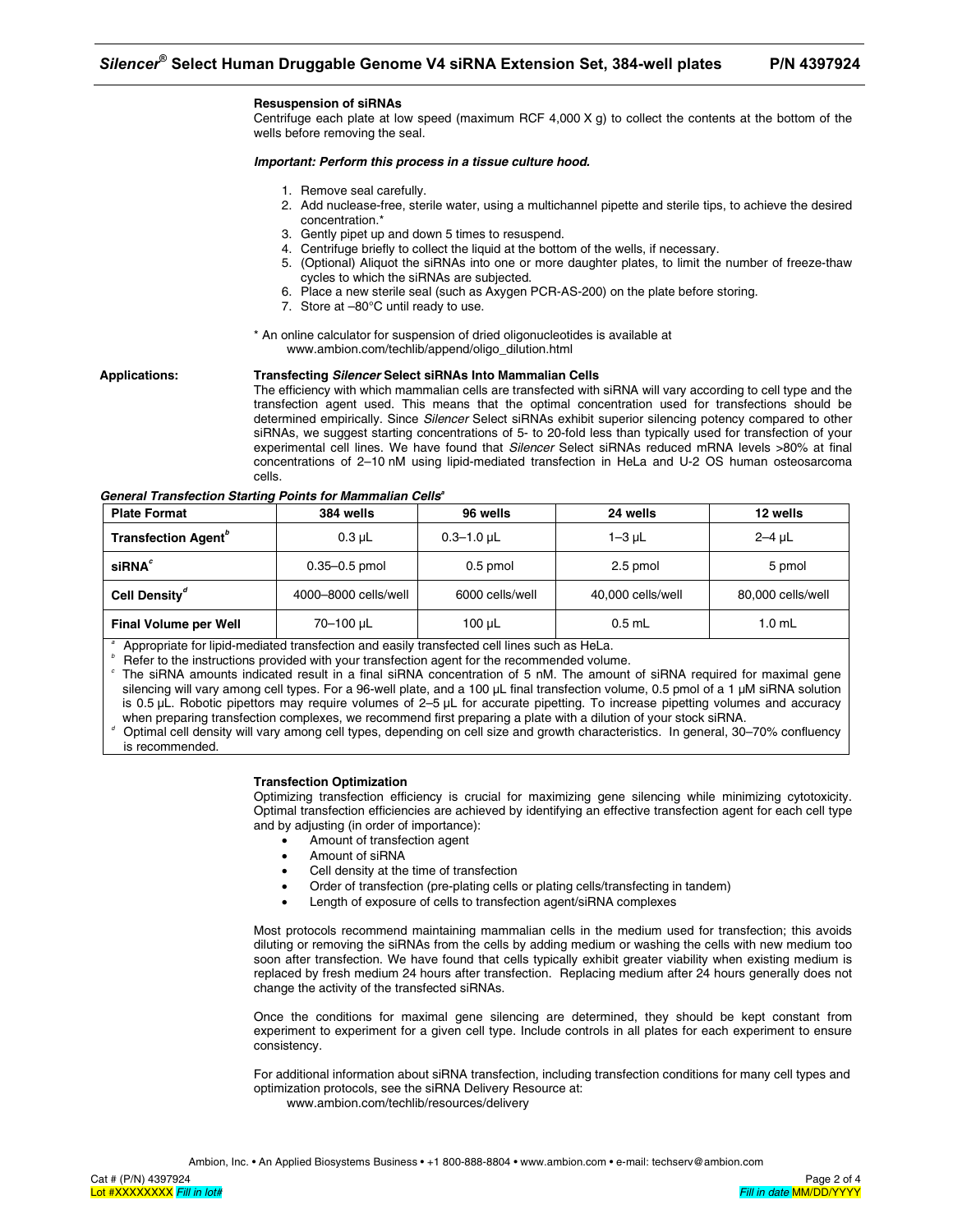# **RELATED PRODUCTS**

#### *Silencer***® Select Pre-designed and Validated siRNAs**

P/N Various (see www.ambion.com/geneassist)

An all-new class of modified siRNAs with unsurpassed efficacy, potency and specificity. Search the GeneAssist™ Atlas at www.ambion.com/geneassist to find guaranteed-to-silence siRNAs to your gene of interest.

#### *Silencer***® Select Control siRNAs**

P/N Various (see www.ambion.com/siRNA)

Validated, nontargeting siRNAs (*Silencer* Select Negative Controls) and proven-to-work positive control siRNAs (*Silencer* Select GAPDH siRNAs) with the *Silencer* Select modifications.

# **siPORT™** *NeoFX***™ Transfection Agent**

P/N AM4510 and AM4511

A versatile lipid-based agent for efficient and reproducible transfection of adherent cells while subculturing, without increased cytotoxicity.

#### **TaqMan® Gene Expression Assays**

See www.allgenes.com or www.ambion.com/geneassist

A comprehensive collection of over 700,000 probe and primer sets for quantitative gene expression analysis using real-time PCR. Search the GeneAssist™ Atlas at www.ambion.com/geneassist to find suggested TaqMan Gene Expression Assays for the gene targeted by an siRNA of interest.

# **TaqMan® Gene Expression Cells-to-CT™ Kit**

P/N AM1728, AM1729

A robust set of lysis, reverse transcription, and PCR reagents that enables streamlined real-time RT-PCR analysis of cultured-cell lysates with user-supplied TaqMan® Gene Expression Assays.

# **QUALITY CONTROL Identity:** The mass of a sample of each single-stranded RNA oligonucleotide is analyzed using MALDI-TOF mass spectrometry and compared to the calculated mass. **Annealing:** A sample of the annealed siRNA is analyzed by nondenaturing gel electrophoresis. **OTHER INFORMATION Material Safety Data Sheets:**  Material Safety Data Sheets (MSDSs) can be printed or downloaded from product-specific links on our website at the following address: www.ambion.com/techlib/msds. Alternatively, e-mail your request to MSDS\_Inquiry\_CCRM@appliedbiosystems.com. Specify the catalog or part number(s) of the product(s), and we will e-mail the associated MSDSs unless you specify a preference for fax delivery. For customers without access to the internet or fax, our technical service department can fulfill MSDS requests placed by telephone or postal mail. (Requests for postal delivery require 1–2 weeks for processing.) **Warranty and Liability:** *For research use only. Not for use in diagnostic procedures*. Applied Biosystems is committed to delivering superior product quality and performance, supported by industry-leading global service and technical support teams. Warranty information for the accompanying consumable product is available at www.ambion.com/info/warranty in "Limited Warranty for Consumables," which is subject to the exclusions, conditions, exceptions, and limitations set forth under the caption "EXCLUSIONS, CONDITIONS, EXCEPTIONS, AND LIMITATIONS" in the full warranty statement. Please contact Applied Biosystems if you have any questions about our warranties or would like information about post-warranty support. Information in this document is subject to change without notice. Applied Biosystems assumes no responsibil-ity for any errors that may appear in this document. Applied Biosystems disclaims all warranties with respect to this document, expressed or implied, including but not limited to those of merchantability or fitness for a particular purpose. In no event shall Applied Biosystems be liable, whether in contract, tort, warranty, or under any statute or on any other basis for special, incidental, indirect, punitive, multiple or consequential damages in connection with or arising from this document, including but not limited to the use thereof. **Trademarks, Patents and Licensing:**  Applied Biosystems, AB (Design), Ambion, and *Silencer* are registered trademarks and Cells-to-CT, GeneAssist, *NeoFX*, PANTHER, and siPORT are trademarks of Applera Corporation or its subsidiaries in the US and/or certain other countries. TaqMan is a registered trademark of Roche Molecular Systems, Inc. LNA is a registered trademark of Exiqon A/S, Vedbaek, Denmark. All other trademarks are the sole property of their respective owners. NOTICE TO PURCHASER: This product is licensed under European Patents 1144623, 1214945 and foreign equivalents from Alnylam Pharmaceuticals, Inc., Cambridge, USA and is provided only for use in academic and commercial research including in vitro and in vivo identification and validation of drug targets (but excluding the evaluation or characterization of this product as the potential basis for a siRNA-based drug) and not for any other commercial purposes. Information about licenses for commercial use (including discovery and development of siRNA-based drugs) is available from Alnylam Pharmaceuticals, Inc., 300 Third Street, Cambridge, MA 02142, USA. Ambion siRNA products are manufactured under license from the Massachusetts Institute of Technology to U.S. Patent Nos. 7,056,704 and 7,078,196 and pending counterparts.

Purchase of this product gives the user rights under U.S. Patent No. 6,506,559, and its foreign equivalents, to use this product for life science research, not for use in humans or clinical diagnostics.

Ambion, Inc. • An Applied Biosystems Business • +1 800-888-8804 • www.ambion.com • e-mail: techserv@ambion.com